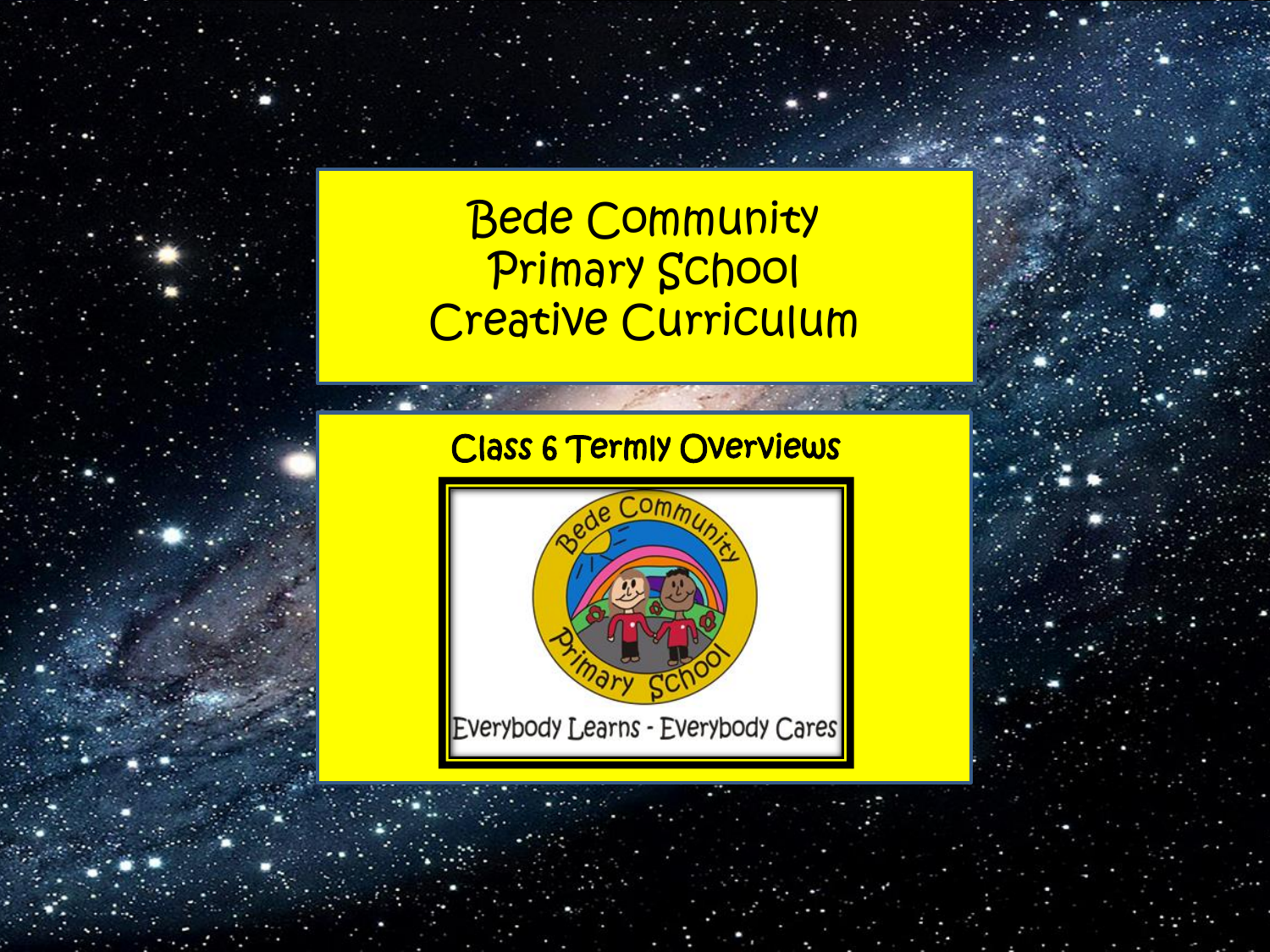#### Autumn: Industrial Britain

This topic builds upon a base of knowledge introduced in Y4. Children will have a sense of the important discoveries and inventions of Tynesiders during the 1800s and we place that into a wider sense of history. We put this into the wider timeline of KS2 history and explore a turning point in history both globally and locally. Taking inspiration from the evidence of the industrial revolution all around Bede, the children will learn about the spread of the railways which pass our school and how coal mining changed the local area with ruins near Gateshead Stadium and Sunderland Road. They explore art based upon industry in Tyneside and compare maps of Victorian Gateshead and modern Gateshead. From those maps we can identify evidence of the industrial revolution and seek it out during fieldwork. For example, children can see the temperance fountain on Sunderland Road and visit the cemetery to collect data which supports the idea that childhood was very dangerous during the industrial revolution. We continue on that theme by reading *Street Child* and drawing contrasts between the lives of children now and in this area during the industrial revolution. As children begin to introduce mechanisms and moving parts to their DT work, we being more focus to the evaluation, analysing strengths and flaws to support understanding.

#### Spring: All Creatures Great and Small

the company's company's company's

This term is broken into two halves, focusing upon the human body and then moving on to characteristics and understanding of animals. The children will recap their knowledge of body systems from Y3 and begin to push their understanding further by learning about the circulatory and respiratory systems, investigating what affects the heart. They learn about how exercise has a positive effect on the body and how alcohol and drugs can affect the body negatively.

As the topic progresses, children will learn about the life cycles of animals, how they can be classified and the inherited features which offspring can have. They will use the big picture model to develop their scientific explanations.

Building upon knowledge of a healthy lifestyle, children will plan for, research and develop their own healthy water-based drink. They will design packaging for the product which can use mixed media.

#### Summer: The World Beyond

The summer term in Y6 begins with the end of KS2 assessments and as it moves on sees the children begin transition to their secondary schools before leaving primary education. This topic seeks to focus on the positives of pushing beyond boundaries, celebrating pioneers and exploring figures who have left their mark upon the world.

The children will consider the world around them in a geographical sense, imagine what would be necessary to fly off to a new world and learn about pioneering figures such as Marie Curie and Neil Armstrong.

Their science work will begin to recap KS2 learning prior to the move into KS3 and also learn about Darwin and his theory of evolution, a revolutionary concept when first published. The class story, *Wonder*, lends itself very well to understanding difference and learning the values of acceptance before the children move to a larger year group and are exposed to a wider variety of personalities.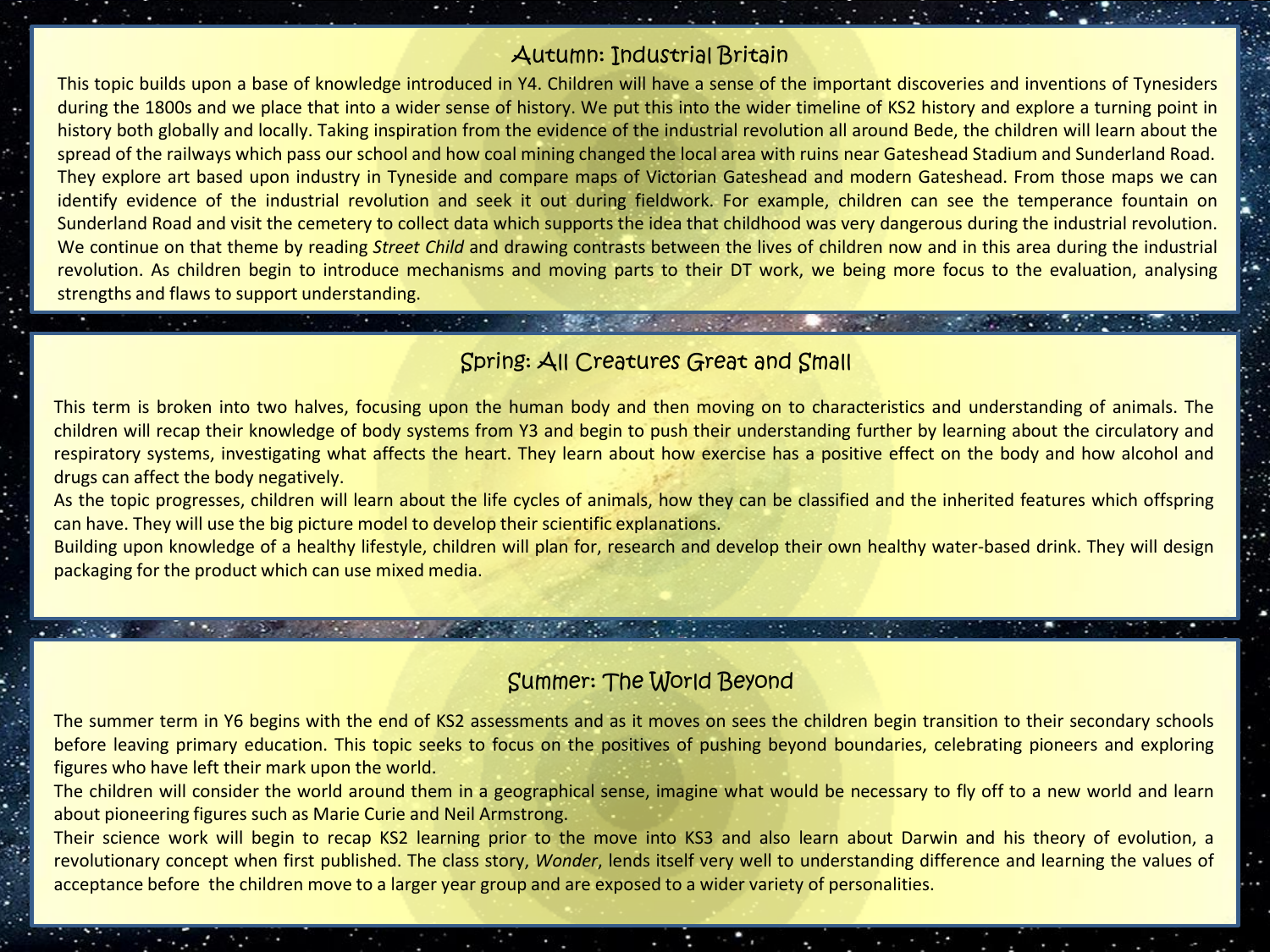6

 $\mathcal{N}_{\mathcal{A}}$ 

### Class 6 Autumn 1 Industrial Britain

| <b>English links</b><br><b>Topic related</b><br>spellings<br>Reading<br>information texts<br>Reading<br>biographies<br><b>Using technical</b><br>vocabulary to<br>explain<br>mechanisms in<br>action<br>Maths links<br>Scaling a timeline<br><b>Measuring for</b><br>models<br>Place value in use<br>of OS grid | Art & Design<br>Sketch the bridges of the Tyne<br>Produce charcoal portraits in a<br><b>Victorian style</b><br>Study Iron and Coal by William<br><b>Bell Scott</b>                                                                          |                                                                                                                                                                      | <b>Design</b><br>Computing<br><b>Technology</b><br>Money, Money, Money:<br>How to analyse data, make<br>Design a working model of the<br>decisions and present to others<br><b>Swing Bridge</b><br>Design a mechanism to lift loads<br>from a coal pit<br>Children learn about the stock market and<br>how to read, analyse and evaluate that data<br>as they invest in fictional companies and<br>present pitches and advertising to the class.<br>Children require Chromebook or laptop<br><b>CONSTRUCTION CONTINUES</b><br><b>SANTA</b> |                                                                                                                                                                             | <b>TAILER IN A STATE</b>        | <b>NC links</b><br>Ar2/1.1<br>Co2/<br>DT2/1.1b<br>DT2/1.2a<br>DT2/1.3b<br>DT2/1.3c<br>DT2/1.4b<br>Ge2/1.4a<br>Ge2/1.3b<br>Ge2/1.4b<br>Hi2/2.1<br>Hi2/2.2<br>Mu2/1.1<br>Mu2/1.2<br>PE2/1.1b<br>Sci5/4.2c |
|-----------------------------------------------------------------------------------------------------------------------------------------------------------------------------------------------------------------------------------------------------------------------------------------------------------------|---------------------------------------------------------------------------------------------------------------------------------------------------------------------------------------------------------------------------------------------|----------------------------------------------------------------------------------------------------------------------------------------------------------------------|--------------------------------------------------------------------------------------------------------------------------------------------------------------------------------------------------------------------------------------------------------------------------------------------------------------------------------------------------------------------------------------------------------------------------------------------------------------------------------------------------------------------------------------------|-----------------------------------------------------------------------------------------------------------------------------------------------------------------------------|---------------------------------|---------------------------------------------------------------------------------------------------------------------------------------------------------------------------------------------------------|
|                                                                                                                                                                                                                                                                                                                 | Geography<br>Compare human geography in NE<br><b>England from the industrial</b><br>revolution to now<br>Use 4/6 figure grid references to<br>identify industrial places in the<br>local area - coal mines in Felling -<br><b>Tyne Main</b> | during the 19th Century<br>they do?<br>Explore when and why children<br>had to start going to school<br><b>SECTION</b>                                               | <b>History</b><br>Identify major industrial milestones<br>Who lived on Old Fold Road during<br>the Industrial Revolution? What did                                                                                                                                                                                                                                                                                                                                                                                                         | <b>Music</b><br>Introduction to trumpets<br>Compose simple piece to go with<br>an industrial scene - devise<br>instruments for metallic noises                              |                                 |                                                                                                                                                                                                         |
| references                                                                                                                                                                                                                                                                                                      | <b>Religious Education</b><br><b>Islam</b><br>Muhammed-The Qur'an<br><b>Why do Muslims Call</b><br>Muhammed the messenger                                                                                                                   | <b>PSHE</b><br>Health & wellbeing<br><b>Relationships</b><br>PE/Outdoors<br>Games - Cricket<br><b>Games - Basketball</b><br>Use logs and knots to build pit<br>props |                                                                                                                                                                                                                                                                                                                                                                                                                                                                                                                                            | <b>Science</b><br>Use and explain the mechanics of<br>a simple mechanism lifting a load<br>with a gear, pulley or lever<br>Use a mechanism to lift loads from<br>a coal pit |                                 |                                                                                                                                                                                                         |
|                                                                                                                                                                                                                                                                                                                 | of god? What do Muslims<br>believe about the Ou'ran<br>and how do they express<br>these beliefs? What does the<br>Qu'ran teach us about God?                                                                                                |                                                                                                                                                                      |                                                                                                                                                                                                                                                                                                                                                                                                                                                                                                                                            |                                                                                                                                                                             |                                 | <b>MFL</b><br>Delivered by peripatetic<br>teacher                                                                                                                                                       |
| <b>. .</b> .                                                                                                                                                                                                                                                                                                    | <b>CONTRACTOR</b><br>್ ಟ್ರೌಕ್<br><b>Key Text (s)</b>                                                                                                                                                                                        |                                                                                                                                                                      |                                                                                                                                                                                                                                                                                                                                                                                                                                                                                                                                            |                                                                                                                                                                             | <b>Enrichment Opportunities</b> |                                                                                                                                                                                                         |
| <b>Street Child - Berlie Doherty</b>                                                                                                                                                                                                                                                                            |                                                                                                                                                                                                                                             | Take a local walk<br><b>Visit Robinson Library</b>                                                                                                                   |                                                                                                                                                                                                                                                                                                                                                                                                                                                                                                                                            |                                                                                                                                                                             |                                 |                                                                                                                                                                                                         |
|                                                                                                                                                                                                                                                                                                                 |                                                                                                                                                                                                                                             |                                                                                                                                                                      | Visit Woodhorn Colliery<br><b>Visit Beamish</b>                                                                                                                                                                                                                                                                                                                                                                                                                                                                                            |                                                                                                                                                                             |                                 |                                                                                                                                                                                                         |
|                                                                                                                                                                                                                                                                                                                 |                                                                                                                                                                                                                                             |                                                                                                                                                                      |                                                                                                                                                                                                                                                                                                                                                                                                                                                                                                                                            |                                                                                                                                                                             |                                 |                                                                                                                                                                                                         |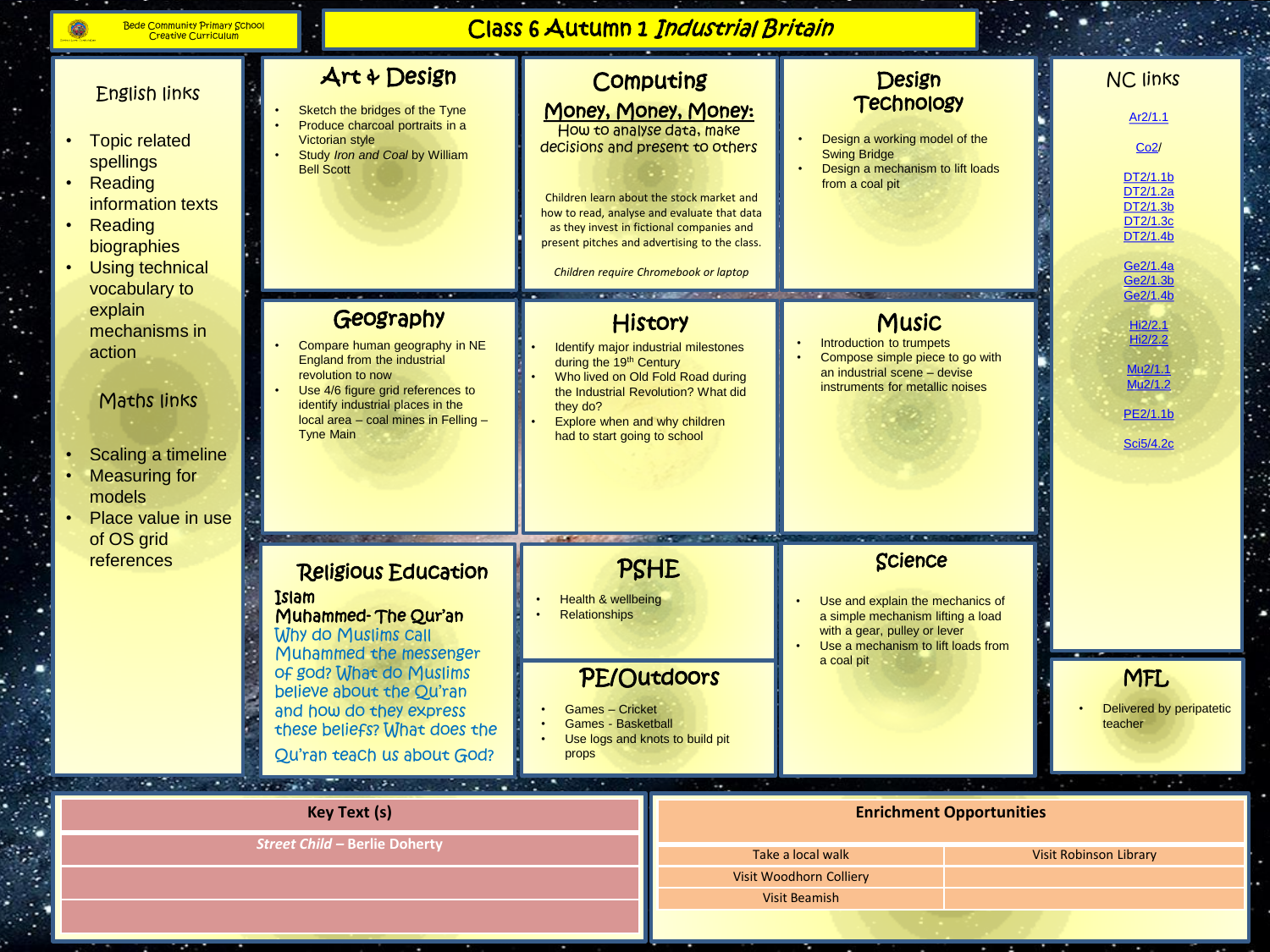### Class 6 Autumn 2 Industrial Britain

| <b>English links</b><br>Produce an<br>informative text<br>about the<br>railways<br>Reading<br>factual texts for<br>style features<br>Write a poem<br>about<br>locomotion and<br>travelling<br>Produce a<br>tourism advert<br>to visit<br><b>Tyneside</b><br>Maths links<br><b>Distance</b><br>problems with<br>railway maps<br>Money based<br>problems linked<br>to building of<br>railways<br><b>Problems based</b><br>on populations in<br>and around the<br><b>British Empire</b> | Art & Design<br>Design a railway poster for tourists<br>to visit Tyneside<br>Use apps to merge modern and<br>historical photographs of industrial<br>sites<br>Produce art in the style of William<br><b>Morris</b>                                                                     | Computing<br>The Next Big Thing:<br>Designing wearable technology<br>Children will learn how steps in technology<br>affect our lives and then design and create a<br>prototype for a piece of wearable tech<br>which they will create a presentation for.<br>Children require iPads or tabets<br><b>AT INVESTIGATION</b> |                                                                   | Design<br><b>Technology</b><br>Design and build a train to travel<br>on rails<br><b>CONTRACTOR</b>                                                                                                                                                                                                                                                                       |                                 | <b>NC links</b><br>Ar2/1.2<br>Ar2/1.3<br>Co2/1.7<br>DT2/1.1b<br>DT2/1.3b<br>Ge2/1.1b<br>Ge2/1.4a<br>Ge2/1.1c |
|--------------------------------------------------------------------------------------------------------------------------------------------------------------------------------------------------------------------------------------------------------------------------------------------------------------------------------------------------------------------------------------------------------------------------------------------------------------------------------------|----------------------------------------------------------------------------------------------------------------------------------------------------------------------------------------------------------------------------------------------------------------------------------------|--------------------------------------------------------------------------------------------------------------------------------------------------------------------------------------------------------------------------------------------------------------------------------------------------------------------------|-------------------------------------------------------------------|--------------------------------------------------------------------------------------------------------------------------------------------------------------------------------------------------------------------------------------------------------------------------------------------------------------------------------------------------------------------------|---------------------------------|--------------------------------------------------------------------------------------------------------------|
|                                                                                                                                                                                                                                                                                                                                                                                                                                                                                      | Geography<br>Place UK cities on a railway map<br>Produce a digital map of the British<br>Empire between 1815 and 1900<br>Identify tropics and time zones on<br>a map of the British Empire                                                                                             | Understand how important the<br>steam engine was<br>Discover how the railways were<br>built - including Brunel's<br>achievements<br>spread and how it contributed to<br>the Industrial Revolution                                                                                                                        | <b>History</b><br>Understand why the British Empire               | <b>Music</b><br>Begin to use staff and notes in<br>trumpet lessons                                                                                                                                                                                                                                                                                                       |                                 | Hi2/2.1<br>Hi2/2.2<br>Mu2/1.1<br>Mu2/1.4<br>PE2/1.1b<br>Sci5/4.2b<br>Sci6/2.1a<br>Sci6/2.1b                  |
|                                                                                                                                                                                                                                                                                                                                                                                                                                                                                      | <b>Religious Education</b><br>EID-Islam<br>The significance of the Night of<br>power when Mohammed<br>received the Qur'an<br>Christmas<br>How significant was it that Mary was<br>Jesus' mother?<br>Analysing the belief of the Virgin<br>birth and its significance to<br>Christians. | <b>START</b><br>PSHE<br>Health & wellbeing<br><b>Relationships</b><br>Gymnastics<br>to William Morris artwork                                                                                                                                                                                                            | $\sim$<br>PE/Outdoors<br>Collect objects from Forest Area to link | <b>Science</b><br>Identify forces including air and water<br>resistance acting upon a train and<br>steamer<br>Classify different plants/leaves found<br>in Forest Area work<br>Describe classification into broad groups<br>(animals, plants, microbes) based on<br>observable features<br>Reasons for classifying plants & animals<br>based on specific characteristics |                                 | <b>PARTIES</b><br><b>MFL</b><br>Delivered by peripatetic<br>teacher                                          |
| ್ಲಿ.                                                                                                                                                                                                                                                                                                                                                                                                                                                                                 | <b>CONTRACTOR</b> CONTRACTOR<br><u> Anglice Provinc</u><br><b>Key Text (s)</b>                                                                                                                                                                                                         |                                                                                                                                                                                                                                                                                                                          |                                                                   |                                                                                                                                                                                                                                                                                                                                                                          | <b>Enrichment Opportunities</b> |                                                                                                              |
|                                                                                                                                                                                                                                                                                                                                                                                                                                                                                      | <b>Street Child - Berlie Doherty</b>                                                                                                                                                                                                                                                   |                                                                                                                                                                                                                                                                                                                          |                                                                   | Take a local walk<br>Visit Woodhorn Colliery<br><b>Visit Beamish</b>                                                                                                                                                                                                                                                                                                     |                                 | <b>Visit Robinson Library</b>                                                                                |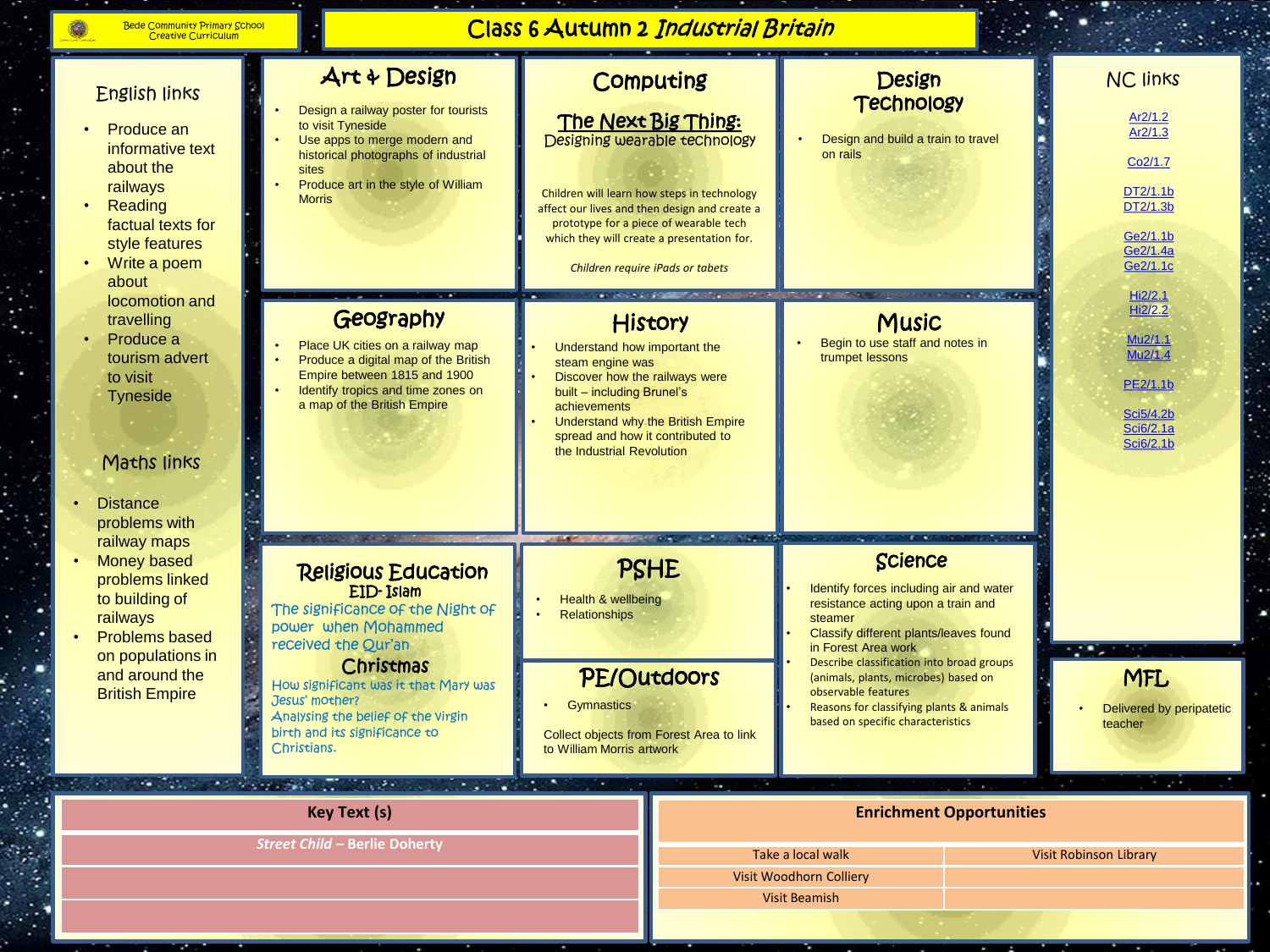6

 $\ddot{\cdot}$ 

Ŷ.

#### Class 6 Spring 1 Creatures Great and Small

| <b>English links</b><br>Write a news<br>report about<br><b>Camp Green</b><br>Lake being<br>closed<br>Write a<br>biography of<br><b>Stanley</b><br>Yelnats<br>Write a diary<br>entry of a<br><b>Camp Green</b><br>Lake inmate<br>Maths links<br><b>Measure</b><br>ingredients<br>accurately<br>Collect data in<br>pulse<br>investigation | Art & Design<br>Produce accurate drawings of<br>body parts and people.<br>Study athletes in motion and<br>produce accurate drawings.                                                                                                                                                                  | Computing<br>'Appy 'Umans:<br>How to make apps using<br>differenrt<br>Children experiment with the basics of<br>programming and app development using a<br>variety of development platforms and<br>styles of code. They then create their own<br>app.<br>Children require laptops, iPads or tablets<br><b>AT UNIVERSITY OF</b><br><b>History</b><br>There are no explicit links to<br>history within this topic. |  | <b>Design</b><br><b>Technology</b><br>Bake bread rolls with varied<br>favours (e.g. rosemary, garlic)<br><b><i>ALAMARANA</i></b><br><b>Music</b><br>Know how instruments are made<br>Learn longer tunes on the trumpet                                                      |                                 | <b>NC links</b><br>Ar2/2.1<br>Ar2/2.2<br>Co <sub>2</sub> /1.1<br>Co2/1.2<br>Co <sub>2</sub> /1.3<br>DT2/2.1b<br>DT2/2.1c<br>Mu2/1.1<br>Mu2/1.5<br>PE2/1.1c<br><b>Sci6/2.2a</b><br><b>Sci6/2.2b</b><br>Sci6/4.1 |
|-----------------------------------------------------------------------------------------------------------------------------------------------------------------------------------------------------------------------------------------------------------------------------------------------------------------------------------------|-------------------------------------------------------------------------------------------------------------------------------------------------------------------------------------------------------------------------------------------------------------------------------------------------------|------------------------------------------------------------------------------------------------------------------------------------------------------------------------------------------------------------------------------------------------------------------------------------------------------------------------------------------------------------------------------------------------------------------|--|-----------------------------------------------------------------------------------------------------------------------------------------------------------------------------------------------------------------------------------------------------------------------------|---------------------------------|----------------------------------------------------------------------------------------------------------------------------------------------------------------------------------------------------------------|
|                                                                                                                                                                                                                                                                                                                                         | Geography<br>There are no explicit links to<br>geography within this topic.                                                                                                                                                                                                                           |                                                                                                                                                                                                                                                                                                                                                                                                                  |  |                                                                                                                                                                                                                                                                             |                                 |                                                                                                                                                                                                                |
|                                                                                                                                                                                                                                                                                                                                         | <b>Religious Education</b><br>Importance of worship: Prayer<br>Within all religions<br>Why is WORSHIP important to<br>believers?<br>What happens in private and<br>public worship?<br>Why is PRAYER important?<br>What do religious people believe<br>about prayer, praying and what<br>they achieve? | PSHE<br>Health & wellbeing<br><b>Relationships</b><br>PE/Outdoors                                                                                                                                                                                                                                                                                                                                                |  | <b>Science</b><br>Identify/name parts of human<br>circulatory system.<br>Functions of heart, vessels &<br>blood<br>Impact of diet, exercise, drugs<br>and lifestyle on body function<br>Light travels in straight lines from<br>a light source or reflected into<br>the eye |                                 | <b>TO</b><br><b>MFL</b><br>Delivered by peripatetic<br>teacher                                                                                                                                                 |
|                                                                                                                                                                                                                                                                                                                                         | the state and the state of the<br>$\mathcal{L} = \{ \mathcal{L} \}$<br><b>Key Text (s)</b>                                                                                                                                                                                                            |                                                                                                                                                                                                                                                                                                                                                                                                                  |  |                                                                                                                                                                                                                                                                             | <b>Enrichment Opportunities</b> |                                                                                                                                                                                                                |
|                                                                                                                                                                                                                                                                                                                                         | Holes - Louis Sachar                                                                                                                                                                                                                                                                                  |                                                                                                                                                                                                                                                                                                                                                                                                                  |  | <b>Visit Centre for Life</b><br>Invite University medical students into school                                                                                                                                                                                              |                                 |                                                                                                                                                                                                                |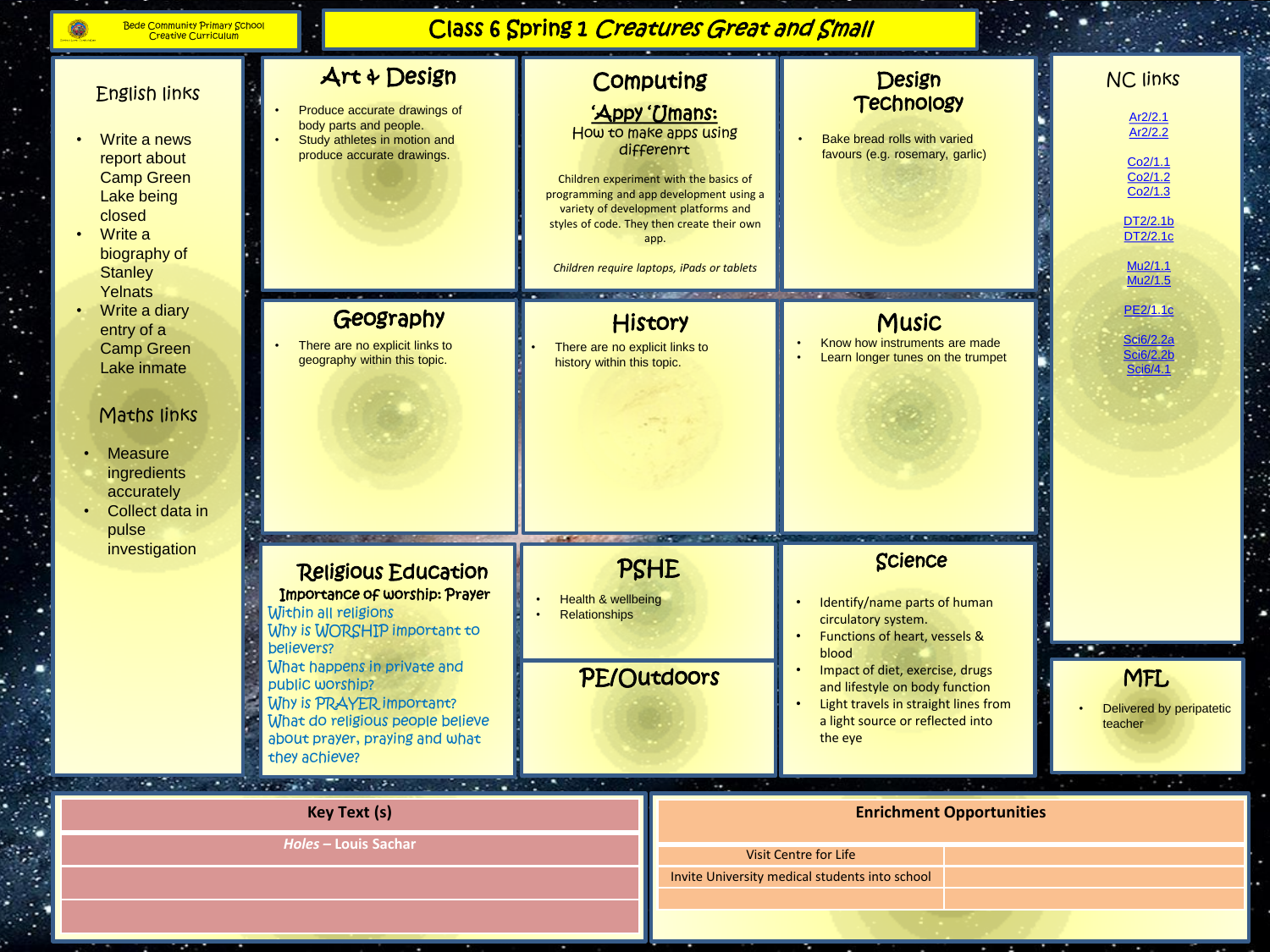| <b>Bede Community Primary School</b> |  |  |  |  |
|--------------------------------------|--|--|--|--|
| <b>Creative Curriculum</b>           |  |  |  |  |

### Class 6 Spring 2 Creatures Great and Small

| <b>English links</b><br>Write a<br>persuasive<br>advert copy for<br>the DT juice<br>drink<br>Write an<br>informative text<br>about the life<br>cycle of a                                        | Art & Design<br>Produce a sculpture of a sports<br>person.                                              |                                                              | Computing<br>Young Authors:<br>Creating an eBook<br>Children will develop a story idea in<br>small groups to create a storyboard,<br>they will then use Book Creator and<br>Brushes to create their own eBook<br>including text, illustrations and audio.<br>Children require Chromebooks or<br>Laptops, iPads or tablets<br><b>AT ISSUED FOR THE PASSAGE</b> | Design<br><b>Technology</b><br>Produce a healthy water-based<br>drink, including packaging, based<br>on market research<br><b>ALCOHOL:</b>                                                                                                                                 |  | <b>NC links</b><br>Ar2/1.2<br>Co2/1.2<br>Co <sub>2/1.7</sub><br>DT2/1.1a<br>DT2/2.1a<br>Mu2/1.1<br>Mu2/1.2<br>PE2/1.1c<br>Sci6/2.3<br>Sci5/2.1<br>Sci5/2.2 |
|--------------------------------------------------------------------------------------------------------------------------------------------------------------------------------------------------|---------------------------------------------------------------------------------------------------------|--------------------------------------------------------------|---------------------------------------------------------------------------------------------------------------------------------------------------------------------------------------------------------------------------------------------------------------------------------------------------------------------------------------------------------------|----------------------------------------------------------------------------------------------------------------------------------------------------------------------------------------------------------------------------------------------------------------------------|--|------------------------------------------------------------------------------------------------------------------------------------------------------------|
| creature<br>Maths links<br>Use nets to<br>create<br>packaging for a<br>healthy drink<br><b>Find fractions</b><br>of a surface<br>area in<br>packaging<br>Interpret data<br>in market<br>research | Geography<br>There are no explicit links to<br>geography within this topic.                             | There are no explicit links to<br>history within this topic. | <b>Music</b><br>History<br>Learn to improvise with trumpet<br>following a musical lead<br>Control the trumpet to play with<br>increased accuracy and fluency                                                                                                                                                                                                  |                                                                                                                                                                                                                                                                            |  |                                                                                                                                                            |
|                                                                                                                                                                                                  | <b>Religious Education</b><br>Easter<br>After 2000 years is<br>Christianity still a<br>strong religion? | 3845<br>Health & wellbeing<br><b>Relationships</b>           | <b>STORY AND</b><br>PSHE<br>PE/Outdoors                                                                                                                                                                                                                                                                                                                       | Science<br>Changes as humans develop to<br>old age (inc puberty)<br>Recognise offspring may<br>vary/non-identical to parents<br>Life cycle of mammal,<br>amphibian, an insect & a bird<br>Describe the reproduction in<br>some plants and animals (inc.<br>sexual/asexual) |  | <b>MFL</b><br>Delivered by peripatetic<br>teacher                                                                                                          |
| the state and the control of the<br>2.7191<br><b>Key Text (s)</b><br><b>Skellig - David Almond</b>                                                                                               |                                                                                                         |                                                              | <b>Enrichment Opportunities</b>                                                                                                                                                                                                                                                                                                                               |                                                                                                                                                                                                                                                                            |  |                                                                                                                                                            |
|                                                                                                                                                                                                  |                                                                                                         |                                                              |                                                                                                                                                                                                                                                                                                                                                               | <b>Visit Centre for Life</b>                                                                                                                                                                                                                                               |  |                                                                                                                                                            |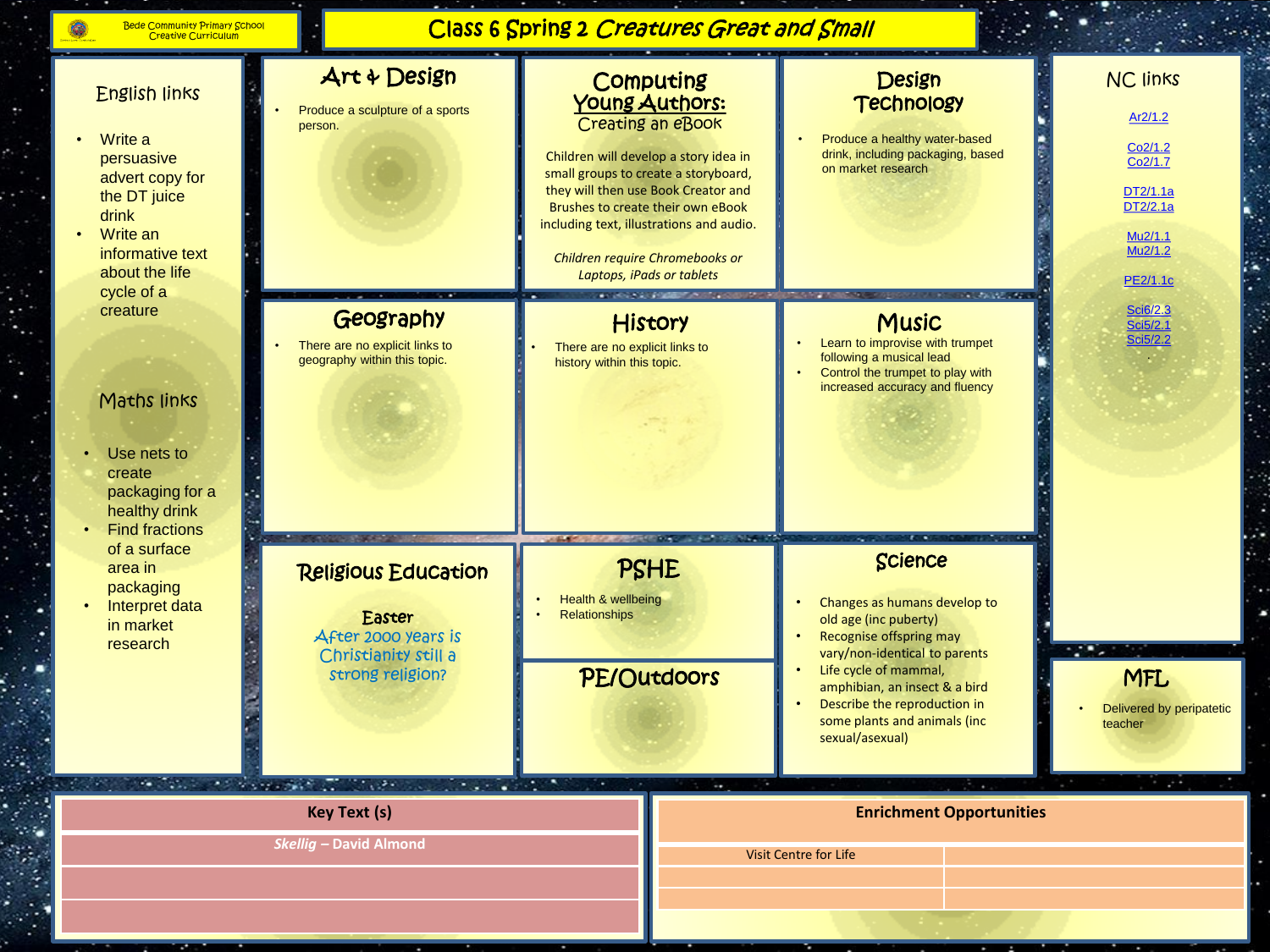è.

 $\sim$ 

#### Class 6 Summer 1 The World Beyond

 $\mathcal{F}=\{ \mathcal{F}_1 \}$ 

| English links<br>Write a diary entry<br>from the point of<br>view of a character<br>in Wonder<br>Write a short report<br>on Armstrong or<br>Curie and their<br>work<br>Write a poem about<br>how it feels to be | Art & Design<br>Produce a study of a famous<br>global landmark                                                                                                                                           | Computing<br>Learn a Language:<br>How to read and use coding<br>languages<br>Children are introduced to coding languages<br>such as Python and Javascript which they<br>can explore. They will make links to the<br>visual block coding of Scratch as they<br>develop their understanding<br>Children require Chromebooks or laptops<br><b>AT LOOKING A MARKET CONTRACT</b><br><b>History</b><br>Learn how Neil Armstrong and<br>Marie Curie broke new frontiers in<br>their fields. |                               | <b>Design</b><br><b>Technology</b><br>Design and make a ship to travel<br>to Mars, incorporating a micro:bit<br>computer<br><b>TALLA MESSES</b><br><b>WHICH PRODUCTS A PITT A STARTING</b> | <b>NC links</b><br>Ar2/1.2<br>Co2/1.1<br>Co2/1.2<br>Co2/1.3<br>DT2/1.3a<br>DT2/1.4d<br>Ge2/1.1a<br>Ge2/1.2a<br>Mu2/1.3 |  |
|-----------------------------------------------------------------------------------------------------------------------------------------------------------------------------------------------------------------|----------------------------------------------------------------------------------------------------------------------------------------------------------------------------------------------------------|--------------------------------------------------------------------------------------------------------------------------------------------------------------------------------------------------------------------------------------------------------------------------------------------------------------------------------------------------------------------------------------------------------------------------------------------------------------------------------------|-------------------------------|--------------------------------------------------------------------------------------------------------------------------------------------------------------------------------------------|------------------------------------------------------------------------------------------------------------------------|--|
| different or stand<br>out<br>Maths links<br>Solve problems<br>linked to the<br>landmarks studied<br>in art<br><b>Review links with</b>                                                                          | Geography<br>Children to select countries from<br>each major continent to compile a<br>study and produce a fact file                                                                                     |                                                                                                                                                                                                                                                                                                                                                                                                                                                                                      |                               | <b>Music</b><br>Remember a variety of tunes and<br>how to play them on an instrument                                                                                                       | PE2/1.1a<br>PE2/1.1b                                                                                                   |  |
| scientific<br>understanding in<br>science lessons                                                                                                                                                               | <b>Religious Education</b><br>Religions around the world<br>What are the major religions?<br>Which religions do you know of within<br>Gateshead?<br>What are the key customs of some<br>major religions? | <b>SALES</b><br><b>Health &amp; wellbeing</b><br><b>Relationships</b><br>Living in the wider world                                                                                                                                                                                                                                                                                                                                                                                   | $\sim$<br>PSHE<br>PE/Outdoors | <b>Science</b><br>Begin review of KS2 science topics<br>in preparation for transition to KS3                                                                                               | <b>MFL</b><br>Delivered by peripatetic<br>teacher                                                                      |  |
| ⊷ 75.                                                                                                                                                                                                           | <b>CONTRACTOR</b><br>$\mathcal{L} = \mathcal{L}$<br><b>Key Text (s)</b>                                                                                                                                  |                                                                                                                                                                                                                                                                                                                                                                                                                                                                                      |                               | <b>Enrichment Opportunities</b>                                                                                                                                                            | $\sim$                                                                                                                 |  |
|                                                                                                                                                                                                                 | <b>Wonder-RJ Palacio</b><br>Search for anti-bullying workshops                                                                                                                                           |                                                                                                                                                                                                                                                                                                                                                                                                                                                                                      |                               |                                                                                                                                                                                            |                                                                                                                        |  |

Invite the school nurse to talk about changes